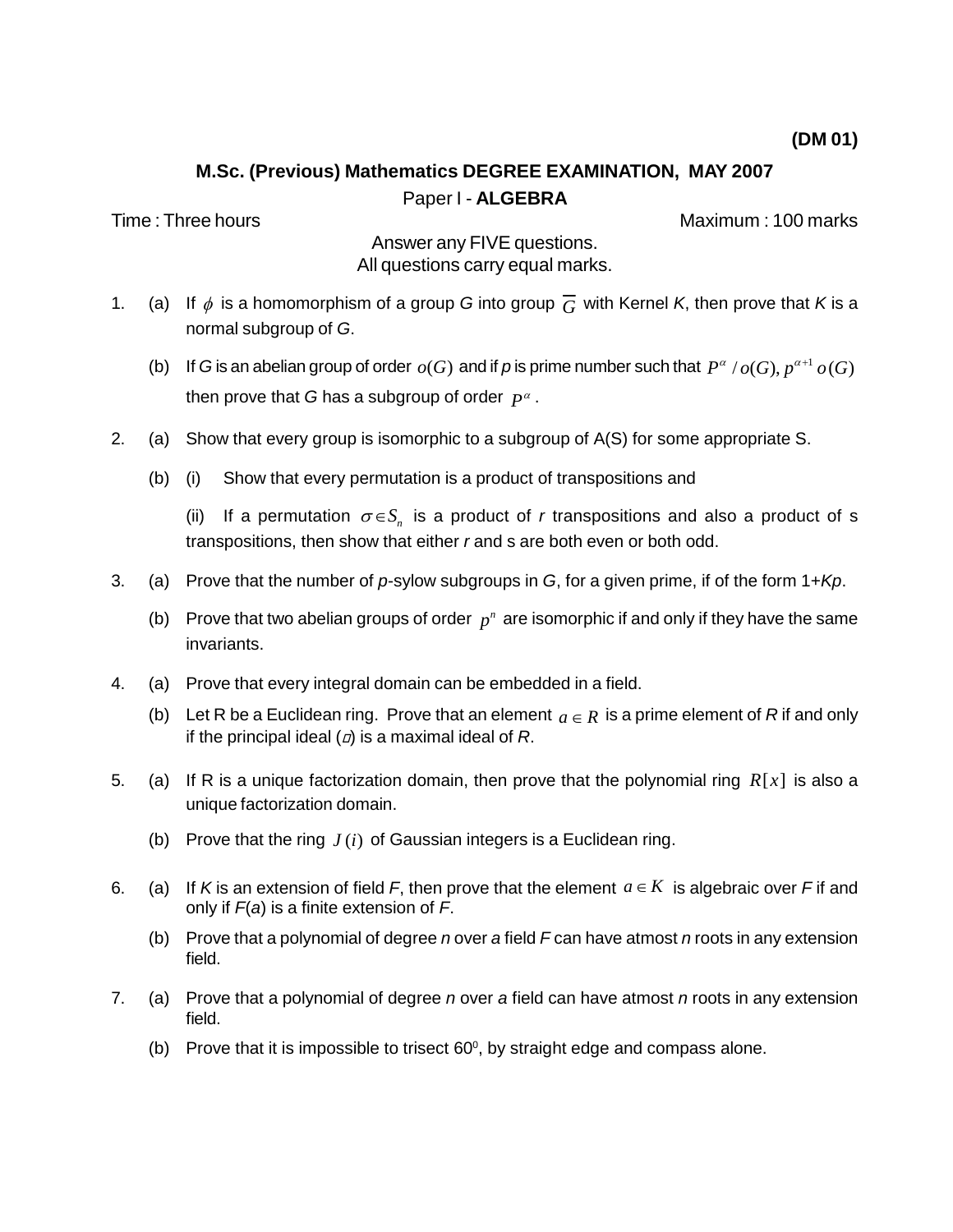- 8. (a) State and prove the Fundamental theorem of Galo's theory.
	- (b) Show that the general polynomial of degree  $n \geq 5$  is not solvable by radicals.
- 9. (a) Define a lattice, a modular lattice and a distributive lattice. Prove that every distributive lattice is modular. Is the converse of this statement true ? Justify your answer.
	- (b) Show that
		- (i) Every chain is a distributive lattice
		- (ii)  $(a * b)' = a' \oplus b'$  *and*  $(a + b)' = a' * b'$  hold in a complemented distributive lattice.
- 10 (a) If L is a semi-modular lattice of finite length and  $a, b \in L$  with  $a < b$ , show that any two connected chains from a to b in L have the same lenght. connected chains from a to b in L have the same lenght.<br>(b) Define a Boolean algebra and a Boolean ring. Let  $(B,*,\oplus,',0,1)$  be a Boolean algebra.
	- Define the operations + and . on the elements of B by. e a Boolean algebra and<br>  $= (a * b') \oplus (a * b)$

```
a+b=(a*b')\oplus (a'*b)<br>a.b=a*ba.b = a * b
```
Show that  $(B, +, \bullet, 1)$  is a Boolean ring with identity 1.

### **(DM 02)**

### **M.Sc. (Previous) Mathematics DEGREE EXAMINATION, MAY 2007**

### Paper II - **ANALYSIS**

Time : Three hours and the matter of the matter of the Maximum : 100 marks

Answer any FIVE questions. All questions carry equal marks.

1. (a) (i) Prove that every infinite subset of a countable set is countable.

(ii) Show that the set of all rational numbers is countable. Is the set of all irrational real numbers countable ? Justify your answer.

- (b) Let X be a metric space and  $E \subset X$ . Then show that
	- (i)  $\overline{F}$  is closed
	- (ii)  $E = \overline{E}$  if and only if E is closed
	- (iii)  $\overline{E} \subset F$  for every closed set  $F \subset X$  such that  $E \subset F$ .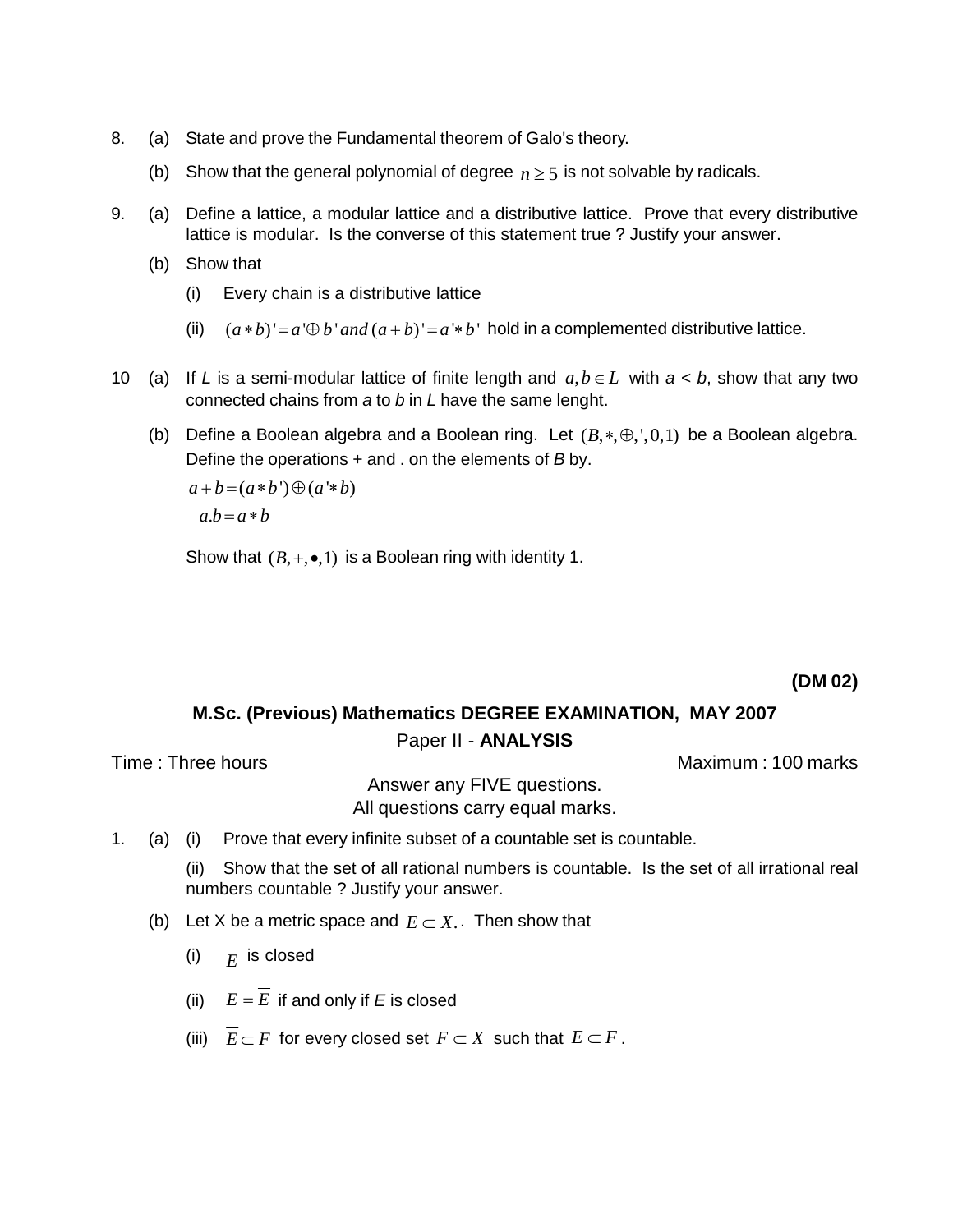- 2. (a) When do you say that a subset K of a metric space X to the compact ? Show that every K cell is compact.
	- (b) (i) Construct a bounded set of real numbers with exactly three limit points.
		- (ii) Construct a compact set of real numbers whose limit points form a countable set.
- 3. (a) Let  $X$  be a metric space. Then show that.
	- (i) Every convergent sequence in  $X$  is a cauchy sequence

(ii) if X is compact and if  $\{P_n\}$  is a Cauchy sequence in X, then  $\{P_n\}$  converges to some point of X.

(iii) In  $R^k$ , every Cauchy sequence converges.

- (b) Show that the product of two convergent series also converges, if atleast one of the two series converges absolutely.
- 4. (a) Prove that a mapping f of a metric space X into a metric space Y is continuous on X if and only if  $\,f^{-1}(V)$  is open in  $X$  for every open set  $\,$  V in  $\,$  Y.
	- (b) Let  $f$  be a continuous mapping of a compact metric space  $X$  into a metric space Y. Then show that  $f$  is uniformly continuous on  $X$ .
- 5. (a) When do you say that a bounded real function *f* is R-S integrable over [a,b]? If *f* is When do you say that a bounded real function  $f$  is R-S integrable over [a,b]?<br>monotonic on [a,b] and  $\alpha$  is continuous on [a,b] then, prove that  $f \in R(\alpha)$  . monotonic on [a,b] and  $\alpha$  is continuous on [a,b] then, prove that  $f \in R(\alpha)$ .
	- (b) If  $f \in R(\alpha)$  and  $g \in R(\alpha)$  on [a,b], then prove that

(i) 
$$
fg \in R(\alpha)
$$
 and

(i) 
$$
fg \in R(\alpha)
$$
 and  
\n(ii)  $|f| \in R(\alpha)$  and  $\left| \int_a^b f d\alpha \right| \le \int_a^b |f| d\alpha$ .

6. (a) Assume that  $\alpha$  increases monotoncially and  $\alpha' \in R$  on [a,b]. Let  $f$  be a bounded real Assume that  $\alpha$  increases monotoncially and  $\alpha' \in R$  on [a,b]. Let  $f$  be a bounded real<br>function on [a,b]. Then prove that  $f \in R(\alpha)$  if and only if  $f \alpha' \in R$  and in that case

Assume that a increases from  
function on [a,b]. Then prove  

$$
\int_a^b f \, d\alpha = \int_a^b f(x) \alpha'(x) dx.
$$

- (b) State and prove the fundamental theorem of calculus.
- (b) State and prove the fundamental theorem of calculus.<br>7. (a) If  $\{f_n\}$  is a sequence of continuous functions on  $E$  and  $f_n \to f$  uniformly on  $E$ , then show that f is continuous on  $E$ , what can you say about the converse of this result ? Justify your answer.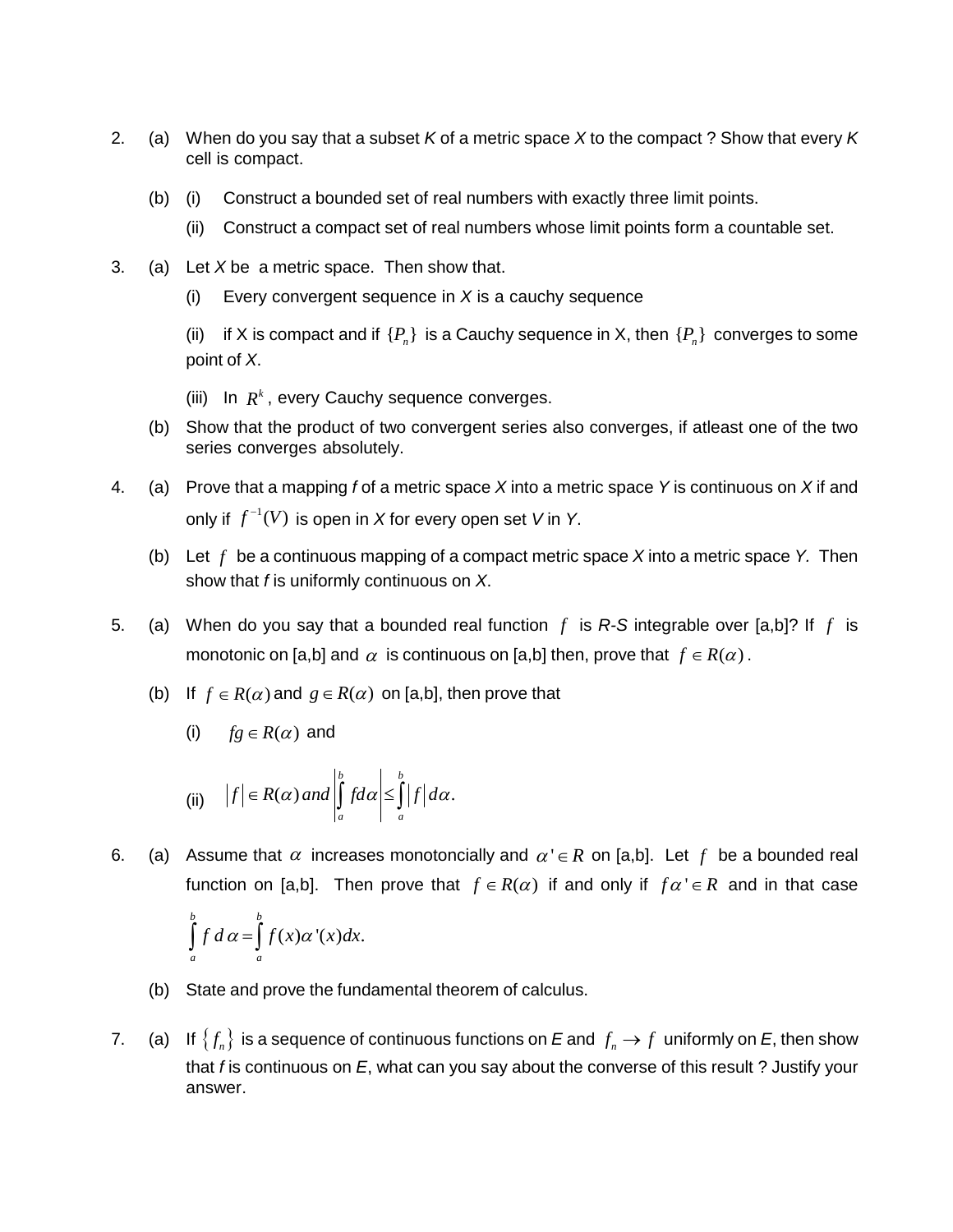- (b) State and prove the Cauchy criterion for uniform convergence a sequence of functions State and prove the Cau  $\{f_n\}$  defined on *E*.
- 8. (a) If f is a continuous complex function on [a,b] then show that there exists a sequence of If *f* is a continuous complex function on [a,b] then show that there exists a sequence of polynomials  $P_n$  such that  $\lim_{n\to\infty} P_n(x) = f(x)$  uniformly on [a,b]. If *f* is real, then  $P_n$  may be taken real.
- taken real.<br>9. (a) Define the outer measure  $\mu^*(E)$  of a set  $E\subset R^{\it p}$  , with the usual notation, show that measure  $\mu^*(E)$  of a set<br> $\in \xi, \mu^*(A) = \mu(A)$ .

(i) For every 
$$
A \in \xi
$$
,  $\mu^*(A) = \mu(A)$ .

(i) For every 
$$
A \in \xi
$$
,  $\mu^*(A) = \mu(A)$ .  
\n(ii) If  $E = \bigcup_{n=1}^{\infty} E_n$ , then  $\mu^*(E) \le \sum_{n=1}^{\infty} \mu^*(E_n)$ .

- (b) State and prove Lebergue dominated convergence theorem.
- 10 (a) Define a measurable function. If *f* and g are measurable, then show that (i) f+g and fg are measurable. (ii)  $|f|$  is measurable.
	- (b) State and prove Riesz Fischer theorem.

**(DM 03)**

## **M.Sc. (Previous) Mathematics DEGREE EXAMINATION, MAY 2007** Paper III - **COMPLEX ANALYSIS AND SPECIAL FUNCTIONS AND PARTIAL DIFFERENTIAL EQUATIONS**

Time : Three hours **Maximum : 100 marks** Maximum : 100 marks Answer any FIVE questions choosing atleast TWO questions from each Part. **PART - A**

- 1. (a) (i) Show that  $P_n(x) = \frac{1}{2^n} \frac{d^n}{dx^n} (x^2 1)^n$  $2<sup>n</sup> n! dx<sup>n</sup>$ *P***<sub>***n***</sub>** (*x*) =  $\frac{1}{2^n n!} \frac{d^n}{dx^n} (x^2 - 1)^n$ 
	- (i) Show that  $P_n(x) = \frac{1}{2^n n!} \frac{1}{dx^n} (x 1)$ <br>(ii) Express  $P(x) = x^4 + 2x^3 + 2x^2 x + 3$  in terms of Legendre's polynomials. **ss**  $P(x)=x^4+2x^3+2x^2-$ <br>  $n P_n(x)=x P_{n-1}^{'}(x)$ .
	- (b) Prove that  $n P_n(x) = x P_{n-1}(x)$ .
- 2. (a) Find the solution of the Bessel's differential equation of order n of the first kind, n being nonnegative constant.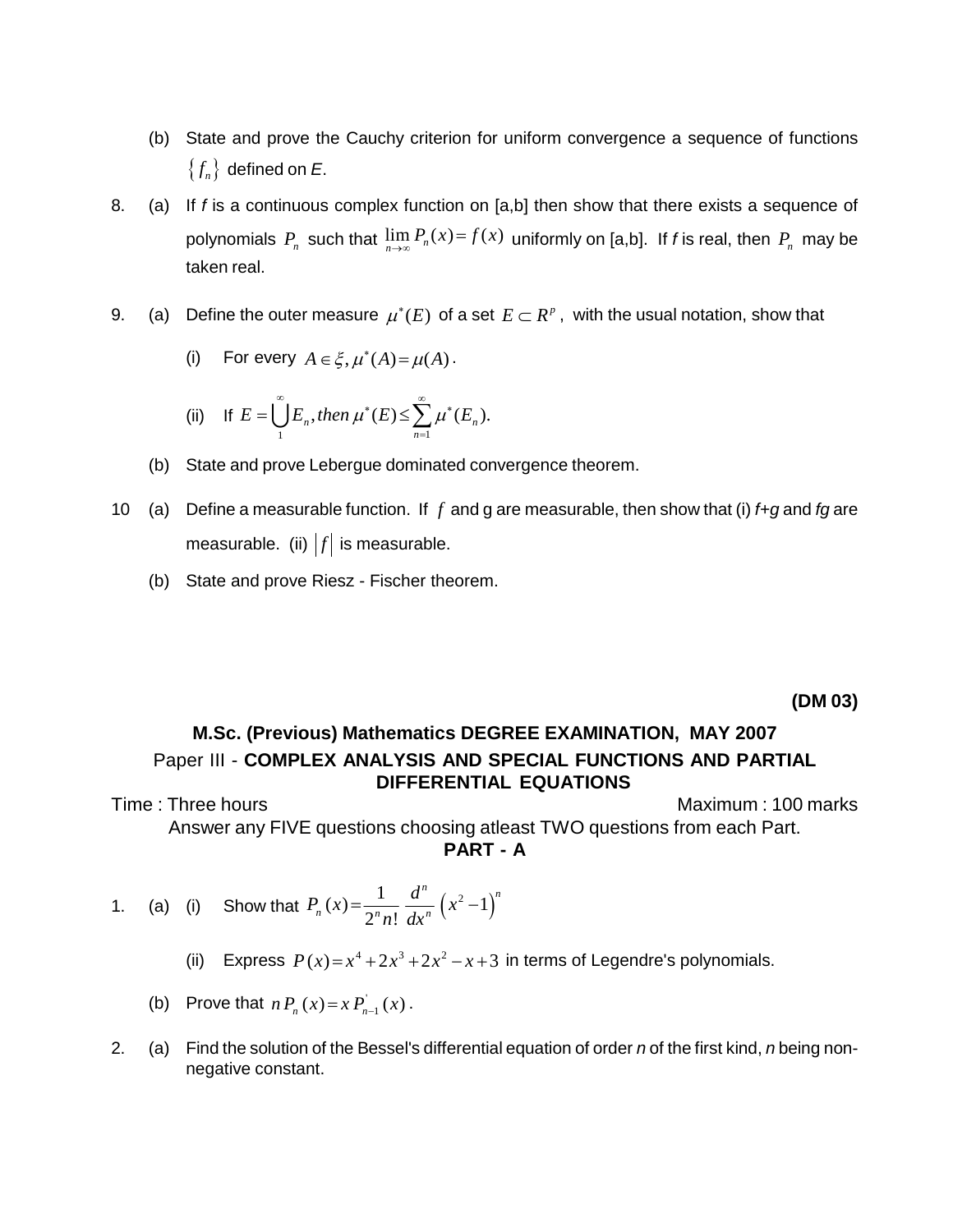(b) (i) Prove that 
$$
J_{1/2}(x) = \sqrt{\frac{2}{\pi x}} \sin x
$$
.

(ii) Show that 
$$
xJ'_n(x) = -nJ_n(x) + xJ_{n-1}(x)
$$
.

3. (a) Prove that 
$$
\int_{-1}^{1} P_m(x) P_n(x) dx = 0, \quad \text{if } m \neq n
$$

$$
= \frac{2}{2n+1}, \text{ if } m = n
$$

with the usual notation.

- (b) Show that  $cos x = J_0(x) - 2J_2(x) + 2J_4(x) + \dots$  and Show that<br>  $\cos x = J_0(x) - 2J_2(x) + 2J_4(x) + \dots$  and<br>  $\sin x = 2J_1(x) - 2J_3(x) + 2J_5(x) + \dots$  $\ddot{ }$  $-2J_2(x)+2J_4(x)+\dots$  and<br> $-2J_3(x)+2J_2(x)+\dots$
- 4. (a) Verify that the equation  $yz dx + (x^2y zx) dy + (x^2z xy) dz = 0$  is integrable and find its primitive. primitive.<br>
(b) Solve  $(D^2 - 2DD' + D^2)Z = e^{x+2y}$  with the usual notation.
	-
- (b) Solve  $(P 2DD + D')Z = e$  with the usual hotation.<br>5. (a) Find a complete integral of the equation  $2zx px^2 2qxy + pq = 0$  using Chorpits method. complete integral of the equation  $2zx - px^2 - 2qxy + pq = 0$ <br> $2x^2r - 5xys + 2y^2t + 2(px + qy) = 0$  by Monge's method.
	- (b) Solve  $2x^2r 5xys + 2y^2t + 2(px+qy)=0$  by Monge's method.

### **PART B**

- 6. (a) For a given power series  $\sum a_n$ 0  $(z-a)^n$  (  $\sum_{n=0}^{\infty} a_n (z-a)^n$ , de or a given power series  $\sum_{n=0}^{\infty} a_n (z-a)^n$ , define the number R,  $0 \le R \le \infty$  *by*  $\frac{1}{R} = \limsup |a_n|^{1/n}$ . T  $\sum_{n=0}^{\infty} \frac{1}{n}$  series  $\sum_{n=0}^{\infty} \frac{1}{n}$ , define the namber is,<br> $\leq \infty$  by  $\frac{1}{n}$  = lim sup  $|a_n|^{1/n}$ . Then prove that (i) if  $|z-a| < R$ , the series converges  $0 \le R \le \infty$  *b*y  $\frac{1}{R}$  =  $\limsup |a_n|$  <sup>*m*</sup>. Then prove that (i) if  $|z-a| < R$ , the series converges<br>absolutely (ii) if  $|z-a| > R$ , the series diverges (iii) if  $0 < r < R$  then the series converges absolutely (ii) if  $|z-a| > R$ , the series diverges (iii) if  $0 < r < R$  then the series converges uniformly on  $\{z : |z| \le r\}$ .
	- (b) Show that  $f(z) = \overline{z}$  is not analytic.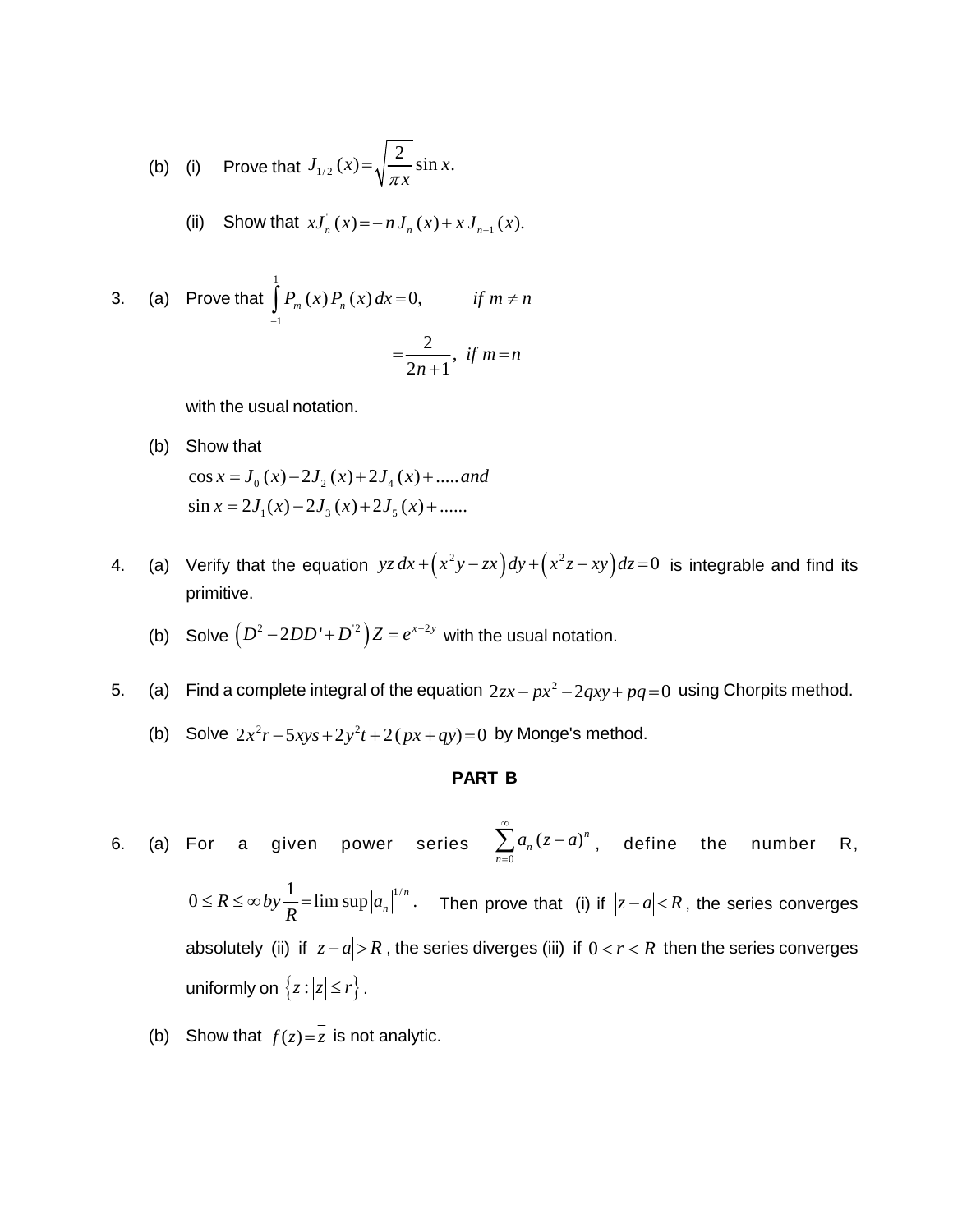- 7. (a) Define mobius transformation. Show that a mobius transformation takes circles onto circles.
	- (b) (i) State and prove the symmetry principle.

(i) State and prove the symmetry principle.<br>(ii) Show that  $u(x, y) = e^x \cos y \,\forall (x, y) \in R^2$  is harmonic. Find an analytic function f whose real part is  $u$ .  $\overline{a}$ 

8. (a) Let 
$$
\gamma
$$
 be a closed polygon :  $[1-i, 1+i, -1+i, -1-i, 1-i]$ . Then find  $\int_{\gamma}^{1} \frac{1}{2} dz$ .

- (b) State and prove Cauchy's integral formula first version.
- 9. (a) State and prove the liouvilles theorem.
- (a) State and prove the liouvilles theorem.<br>(b) Suppose that  $\upsilon$  is a connected open set and *f(z)* is an analytic function such that  $|f(z)| = c$  , Suppose that  $v$  is a connected open set and  $f(z)$  is an analytion<br>a constant for  $z = v$ . Then show that  $f(z)$  is a constant.
- 10 (a) State and prove the Residue theorem.

(b) Evaluate 
$$
\int_{0}^{\pi/2} \frac{d\theta}{a + \sin^2 \theta}
$$
 using Residue theorem.

**(DM 04)**

### **M.Sc. (Previous) Mathematics DEGREE EXAMINATION, MAY 2007** Paper IV - **THEORY OF ORDINARY DIFFERENTIAL EQUATIONS**

Time : Three hours and the matter of the matter of the Maximum : 100 marks

Answer any FIVE questions. All questions carry equal marks.

1. (a) Prove that there exist *n* linearly independent solutions of ve that there exist *n* linearly independent so<br>=  $y^{(n)} + a$ . (x)  $y^{(n-1)} + \cdots + a$  (x)  $y = 0$ .

$$
Ly = y^{(n)} + a_1(x) y^{(n-1)} + \dots + a_n(x) y = 0.
$$

Where  $a_i(x)$ ,  $i = 1,2 \cdots n$  are continuous function on  $I$ ?

(b) Find two linearly independent solutions of the equations<br>  $(3x-1)y'' + (9x-3)y' - 9y = 0$  *for*  $x > 1/3$ .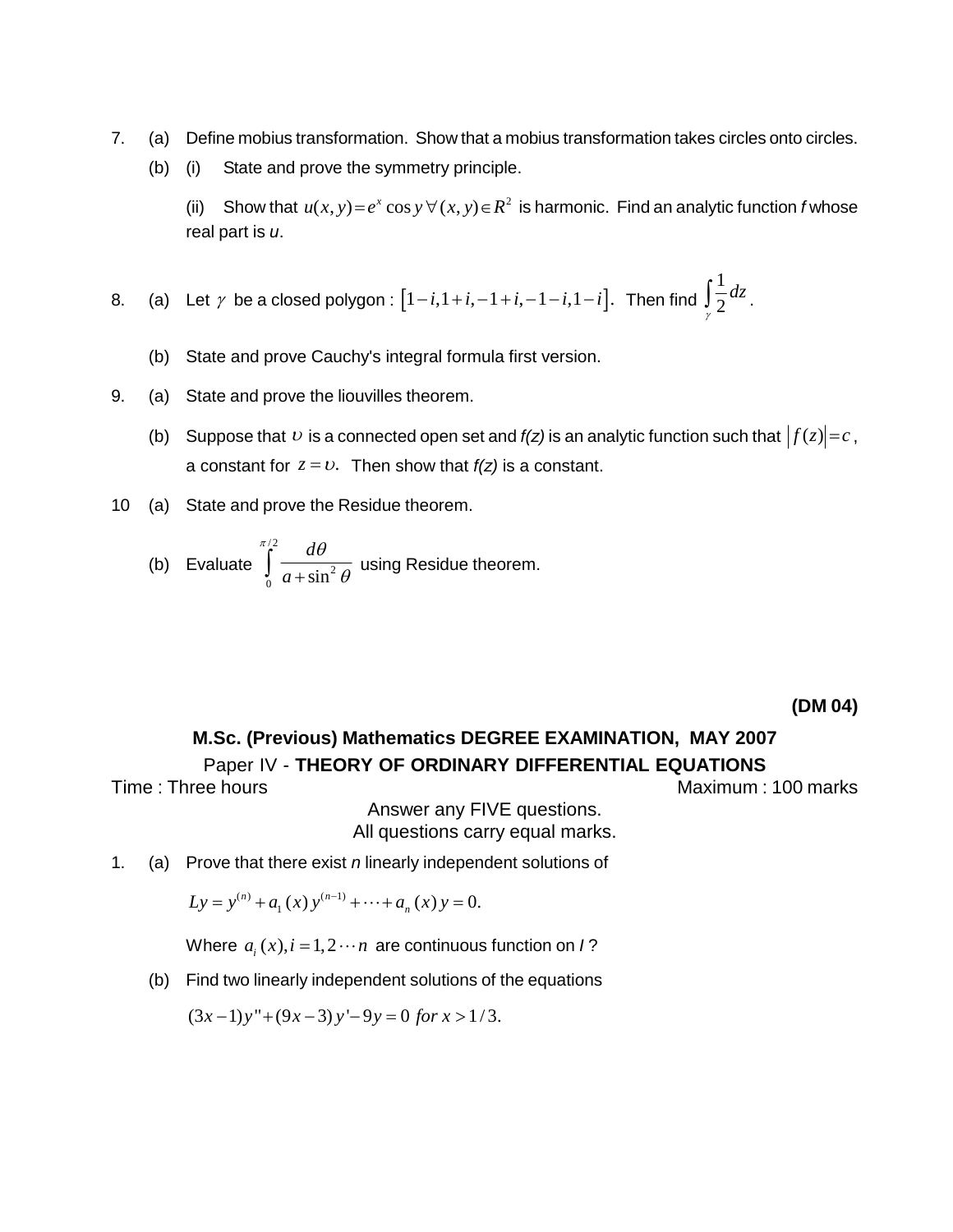2. (a) One solution of  $x^2y'' - xy' + y = 0, (x > 0)$  is  $\phi(x) = x$ .

Find the solution  $\psi$  of the equation<br> $x^2y'' - xy' + y = x^2$ .

$$
x^2y'' - xy' + y = x^2
$$

 $x^2y'' - xy' + y = x^2$ .<br>Satisfying  $\psi(1) = 0, \psi^1(1) = 0$ 

- Satisfying  $\psi$  (1)=0, $\psi$  <sup>\*</sup> (1)=0<br>(b) Find two linearly independent power series solution of the equation  $y$ "+3 $x^2y'$ - $xy$ =0.
- (b) Find two intearly independent power series solution of the equation  $y + 3x$   $y xy = 0$ .<br>3. (a) Show that the solution  $\phi \circ f y^1 = y^2$  which passess through the points  $(x_0, y_0)$  is given by

Show that the solution 
$$
\phi
$$
 of  

$$
\phi(x) = \frac{y_0}{1 - y_0(x - x_0)}.
$$

- (b) Find an integrating factor for the equation cos x cos y dx-2 sin x sin y  $dy = 0$  and solve it.
- 4. State and prove the existence of solution of the initial value problem  $y' = f(x, y)$ ,  $y(x_0) = y_0$  on *I*.
- 5. (a) Suppose that f is a continuous function on an interval  $|x-x_0| \le a$ . show that  $\phi$  is a solution of initial value problem.<br>  $y' = f(x), y(x_0) = \alpha, y'(x_0) = \beta$

$$
y'=f(x), y(x_0) = \alpha, y'(x_0) = \beta
$$

if and only if it is a solution of integral equation.

if and only if it is a solution of integral equa  

$$
\phi(x) = \alpha + \beta(x - x_0) + \int_{x_0}^{x} (x - t) f(t) dt.
$$

(b) Find a solution  $\phi$  of  $y'' = -1/2y^2$  satisfying  $\phi(0) = 0$ ,  $\phi^1(0) = -1$ .

6. (a) Suppose *f* is a vector valued function defined for 
$$
(x,y)
$$
 on a set *S* of the form  
\n
$$
\left| x - x_0 \right| \le a, \left| y - y_0 \right| \le b, (a, b > 0) \text{ or of the forms.}
$$
\n
$$
\left| x - x_0 \right| \le a, \left| y \right| < \infty (a > 0). \text{ If } \partial f \left| \partial y_k^{(k=1,2,\cdots,n)} \right| \text{ exists, is continuous on } S \text{, and there is a constant}
$$
\n
$$
K > 0 \text{ such that } \left| \frac{\partial f}{\partial y_k} (x, y) \right| \le K (K = 1, 2, \cdots, n) \text{ for all } (x, y) \text{ in } S. \text{ Prove that } f \text{ satisfies a Lipschitz condition on } S \text{ with Lipschitz constant } K.
$$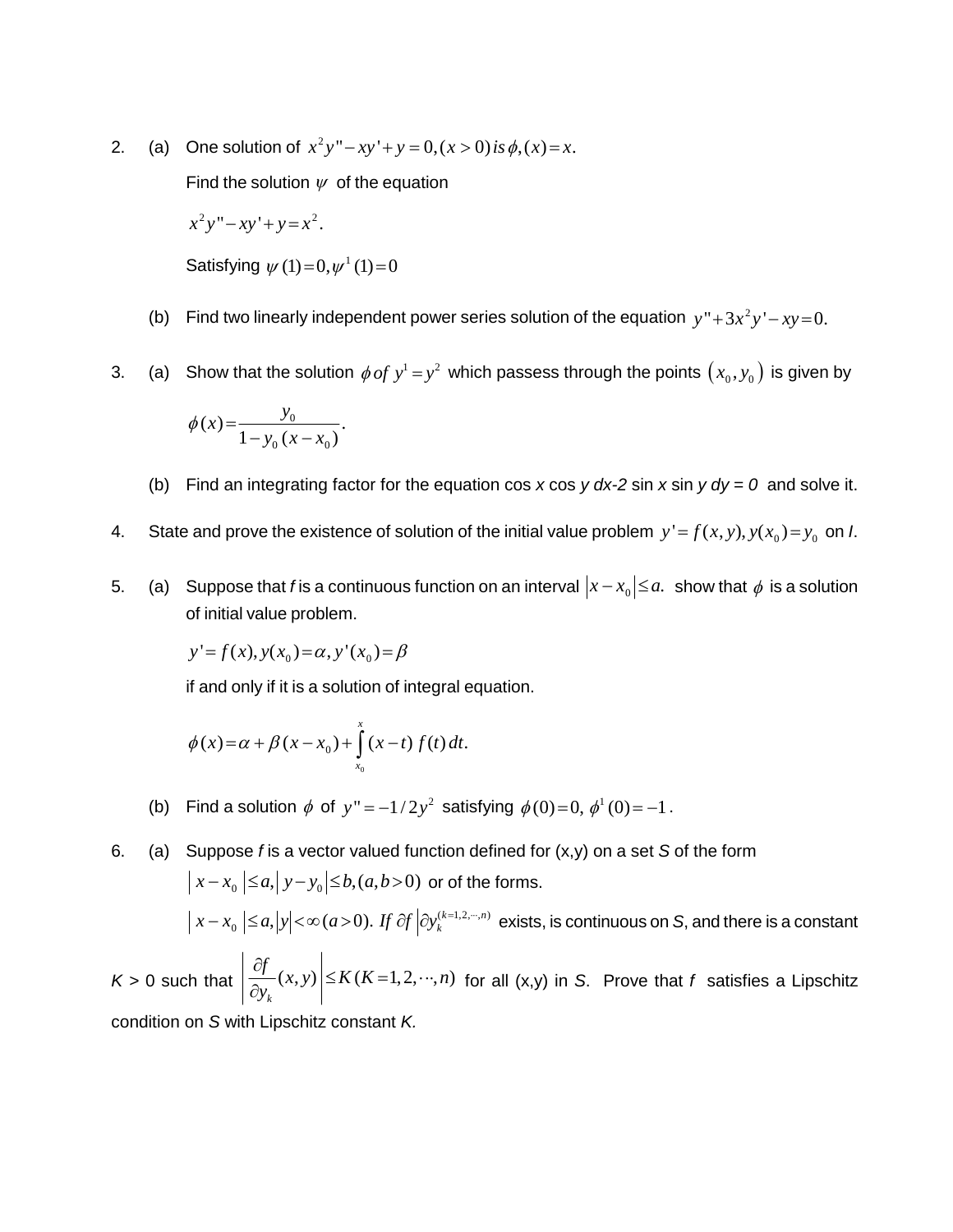(b) Find a solution 
$$
\phi
$$
 of the system  
\n $y_1^1 = y_2$   
\n $y_2^1 = 6y_1 + y_2$ , satisfying  $\phi(0) = (1, -1)$ .

- 7. (a) Compute the Green's function for the differential equation  $y'' 5y' + 6y = 0$ .
	- (b) Find the general solution of  $y'' 3y' + 2y = x(-\infty < x < \infty)$  by computing the particular solution using Green's theorem.
- using Green's theorem.<br>8. (a) Study the solutions of the Riccatic equation  $Z^1 + Z e^x Z^2 e^{-x} = 0$ .
	- (a) Study the solutions of the Riccatic equation  $Z^+ + Z e^+Z^- e^- = 0$ .<br>
	(b) Find four distinct solutions for the differential equation  $Z^1 + Z^2 1 = 0$ .
- 9. (a) Show that the equation  $x'' + a(t)x' + b(t)x = 0$

Can be transformed into self adjoint equation by multiplying the equation by integrating factor.  $= 0$ 

(b) Prove that the Euler's equation 
$$
x'' + \frac{k}{t^2}x = 0
$$

- (i) is oscillatory if  $K > 1/4$  and
- (ii) is non-oscillatory if  $K \leq 1/4$
- 10 (a) State and prove Sturm's comparison theorem.
	- (b) Let  $r(t)$  be a positive continuous function and let  $m$  be a real number. Show that the equation equation<br> $x'' + (m^2 + r(t))x = 0, t \ge 0$  is oscillatory.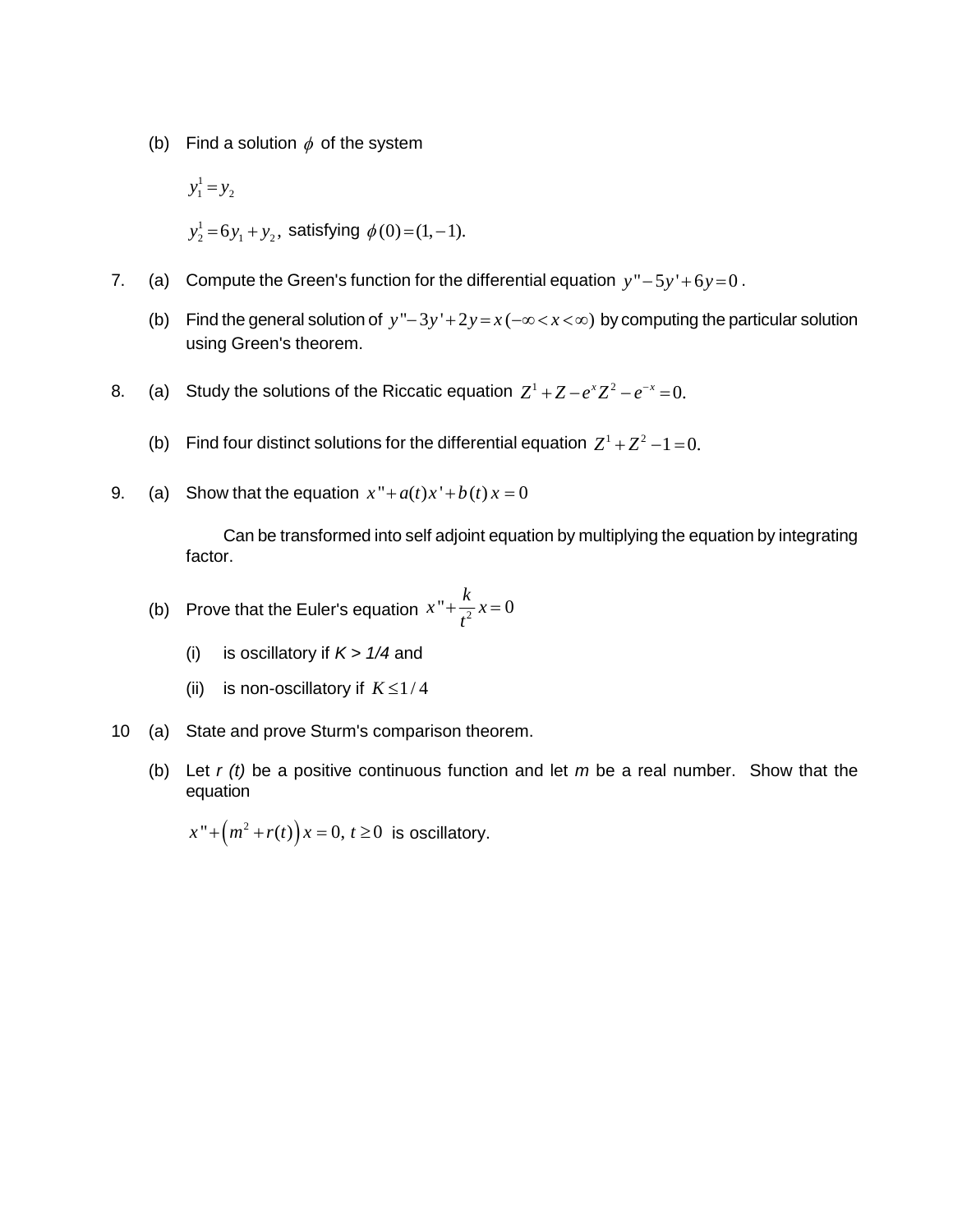## **M.Sc. (Final) Mathematics DEGREE EXAMINATION, MAY 2007** Paper I - **TOPOLOGY AND FUNCTIONAL ANALYSIS**

Time : Three hours Maximum : 100 marks

Answer any FIVE questions choosing at least TWO from each of Part A and Part B.

- 1. (a) If X is a nonempty set and c is a self-map on X satisfying Kuratowski closure axioms, prove that  $Y = \{ X \setminus A : A \subseteq X \text{ and } c(A) = A \}$  is a topology on X and that the closure of any subset A of X with respect to Y is  $c(A)$ .
	- (b) If X is a nonempty set, prove tht the family of all topologies on X is a complete lattice with respect to the relation "is weaker than".
- 2. Prove that on topological space is compact if every subbasic open cover has a finite subcover.
- 3. (a) State and prove Tychonoff's theorem.
	- (b) Prove that every sequentially compact metric space is totally bounded.
- 4. (a) Prove that every compact Haushorff space is normal.
	- (b) State and prove Urysohn's imbedding theorem.
- 5. (a) Prove that the product of any nonempty class of connected spaces is connected.
	- (b) Show that the union of any non-empty class of connected subspaces of a topological space, each pair of which intersects is connected.

### **PART B**

- 6. State Hahn-Banach theorem and the lemma associated with it and prove both of them.
- 7. State the open mapping theorem and the lemma associated with it and prove both of them.
- 8. (a) If the norm on a normed linear space satisfies the parallelogram law, prove that it can be derived from an inner product.
	- (b) State and prove Bessel's inequality.
- 9. (a) State and prove Riesz representation theorem for bounded linear functionals on a Hilbert space.
	- (b) Prove that a Hilbert space is reflexive.
- 10 Let T be an operator on a Hilbert space  $H$ . Then prove the following statements.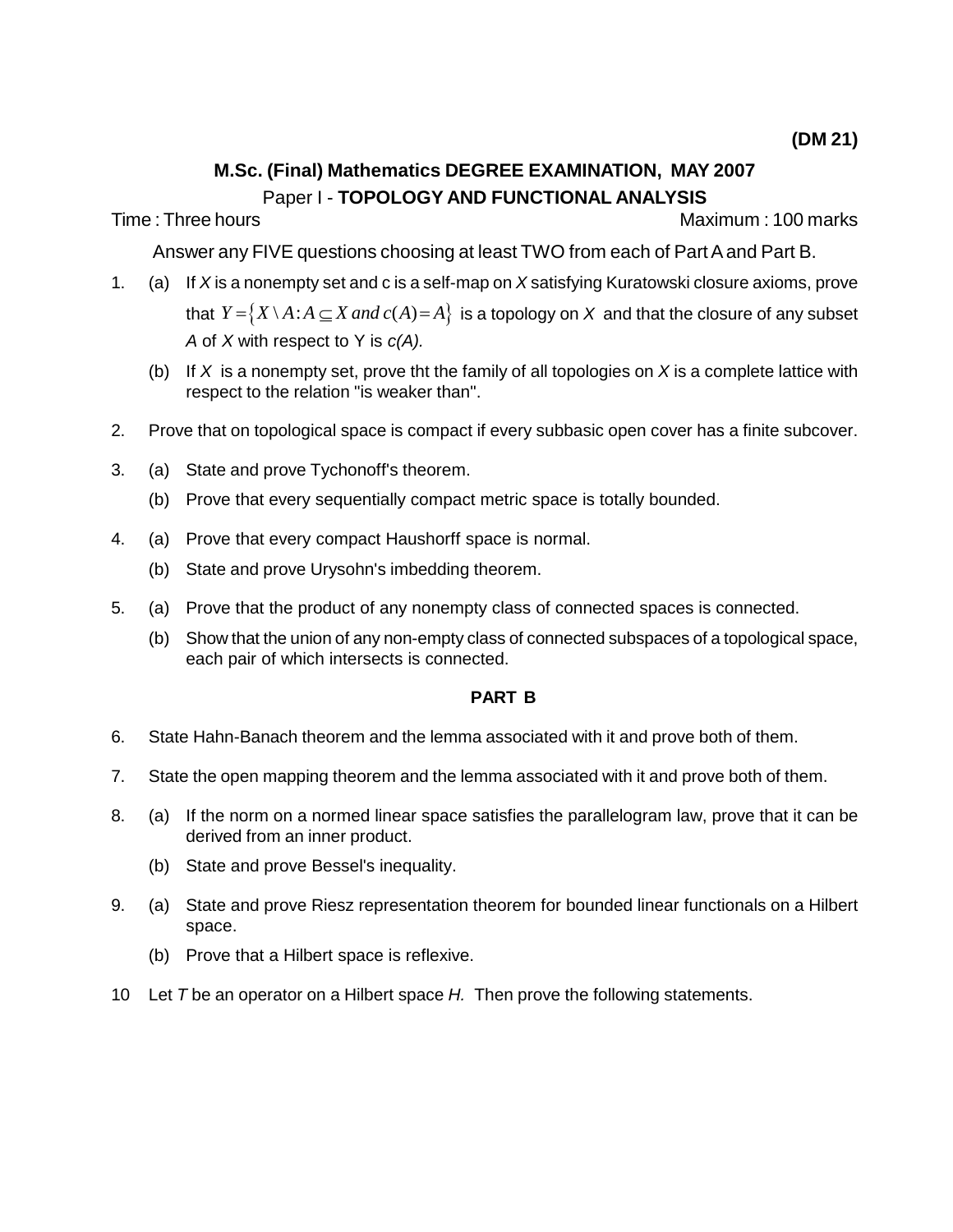- (a) T is self-adjoint  $\Leftrightarrow$   $(Tx, r)$  is real for all x in X.
- (a) T is self-adjoint  $\Leftrightarrow$   $(Tx, r)$  is real for all x in X.<br>(b) T is normal  $\Leftrightarrow$  the real and imaginary parts of T commute. (b) T is normal  $\Leftrightarrow$  the real and imaginary parts of T commute.<br>(c) T is unitary  $\Leftrightarrow$  T is an isometric isomorphism of H into itself.
- 

**(DM 22)**

### **M.Sc. (Final) Mathematics DEGREE EXAMINATION, MAY 2007**

Paper II - **MEASURE AND INTEGRATION**

Time : Three hours Maximum : 100 marks

## Answer any FIVE questions. All questions carry equal marks.

- 1. (a) Define  $F_{\sigma}$  and  $G_{\delta}$  sets. Show that a countable set and an open set are  $F_{\sigma}$  sets.
	- (b) Define a partial ordering of a set and state Hausdorff maximum principle.
	- (c) Define the extended real number system.
- 2. (a) Define the Lebesgue measure of a set. Show that if  $E_1$  and  $E_2$  are measurable then  $E_1 \cup E_2$ is also measurable.
	- (b) If f and  $g$  are two measurable, real valued functions defined on the same domain, then show that  $f+g$  and  $fg$  are also measurable.
- 3. (a) If  $E$  has the outer measure zero, then show that  $E$  is a measurable set. Show also that every subset of  $E$  is measurable.
	- (b) Show that a continuous function defined on a measurable set  $E$ , is measurable.
- (b) Show that a continuous function defined on a measurable set *E*, is measurable.<br>
4. (a) If  $\int f(x)dx = 0$  and  $f(x) \ge 0$ , on a measurable set *E*, then show that *f=0*, a.e on *E*. *E*
	- (b) State and prove bounded convergence theorem.
- 5. (a) State and prove Lebesgue convergence theorem.
	- (b) If a sequence  $\{f_n\}$  converges is measure to  $f$ , then show that the limit function  $f$  is unique a.e.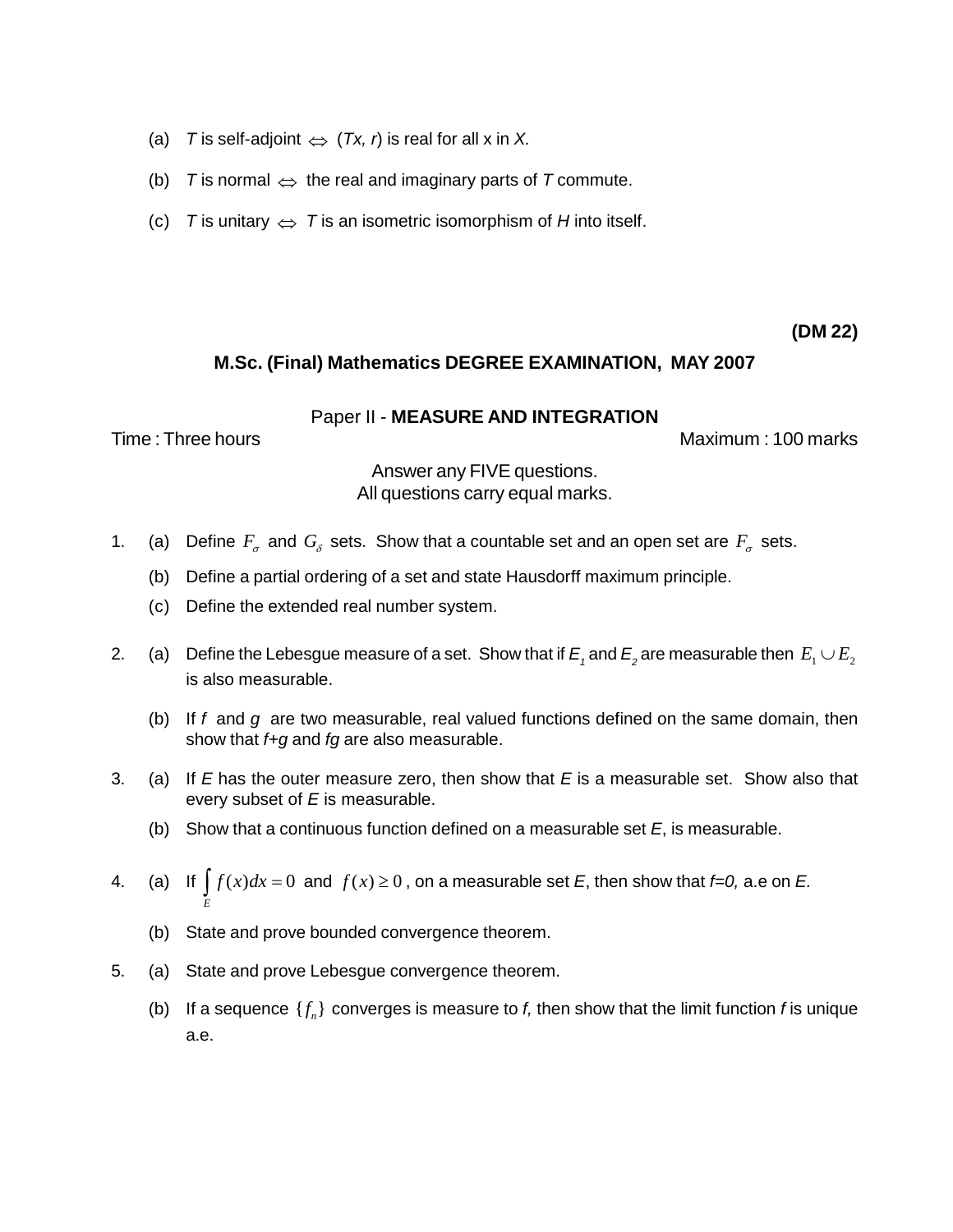- 6. (a) If f is integrable on [a, b] then show that the function F, defined by  $F(x) = | f(t) dt$ , is consident *x*  $F(x) = \int_{a}^{x} f(t)dt$ , is co is continuous function of bounded variation on [a, b].
	- (b) Let f be an integrable function on [a,b] and suppose that  $F(x) = F(a) + | f(t) dt$ . The  $F(x) = F(a) + \int_{a}^{x} f(t)dt$ . Then show that  $F'(x) = f(x)$  for almost all x in [a, b].

*x*

- 7. (a) State and prove Minkowski inequality.
	- (b) Let g be an integrable function on  $[0,1]$ , and suppose that there is a constant M such that  $\int f g \leq M \left\| f \right\|_p$  for all bounded measurable functions *f*. Then show that  $g \in L^q$  and  $\left\| g \right\|_q \leq M$  ,

where  $1 < p < \infty$  and  $\frac{1}{p} + \frac{1}{q} = 1$ ..  $\left. \begin{array}{l l} \n\frac{1}{p} \text{ for all bounded measure} \ \n\alpha & \alpha \n\end{array} \right. \times \alpha \text{ and } \frac{1}{1} + \frac{1}{1} = 1 \,.$ 

8. (a) Define a measurable space (X, B) and the measure 
$$
\mu
$$
 on a measurable space (X, B). If  $E_i \in B$  and  $E_i \supset E_{i+1}$  with  $\mu E_i < \infty$ , then show that  $\mu \left( \bigcap_{i=1}^{\infty} E_i \right) = \lim_{n \to \infty} \mu E_n$ .

- (b) Define
	- (i) a signed measure on the measurable space  $(X, B)$  and

(ii) a positive set with respect to a signed measure. Prove that the union of a countable collection of positive sets is positive.

- 9. (a) State and prove Hahn-Decomposition theorem.
	-

(b) Prove with the usual notation that if 
$$
\mu
$$
 and  $\gamma$  are positive measures, then they are mutually singular if and only if  $\mu \cap \gamma = 0$  where  $\mu \cap \gamma = \frac{1}{2}(\mu + \gamma - |\mu - \gamma|)$ .

- 10 (a) With the usual notation derive  $\mu^*$  measurable set. Prove that the set function  $\mu^*$ , is an outer measure.
	- outer measure.<br>(b) If  $B\in A$  , algebra of sets, then show that *B* is measurable with respect to  $\mu^*$  .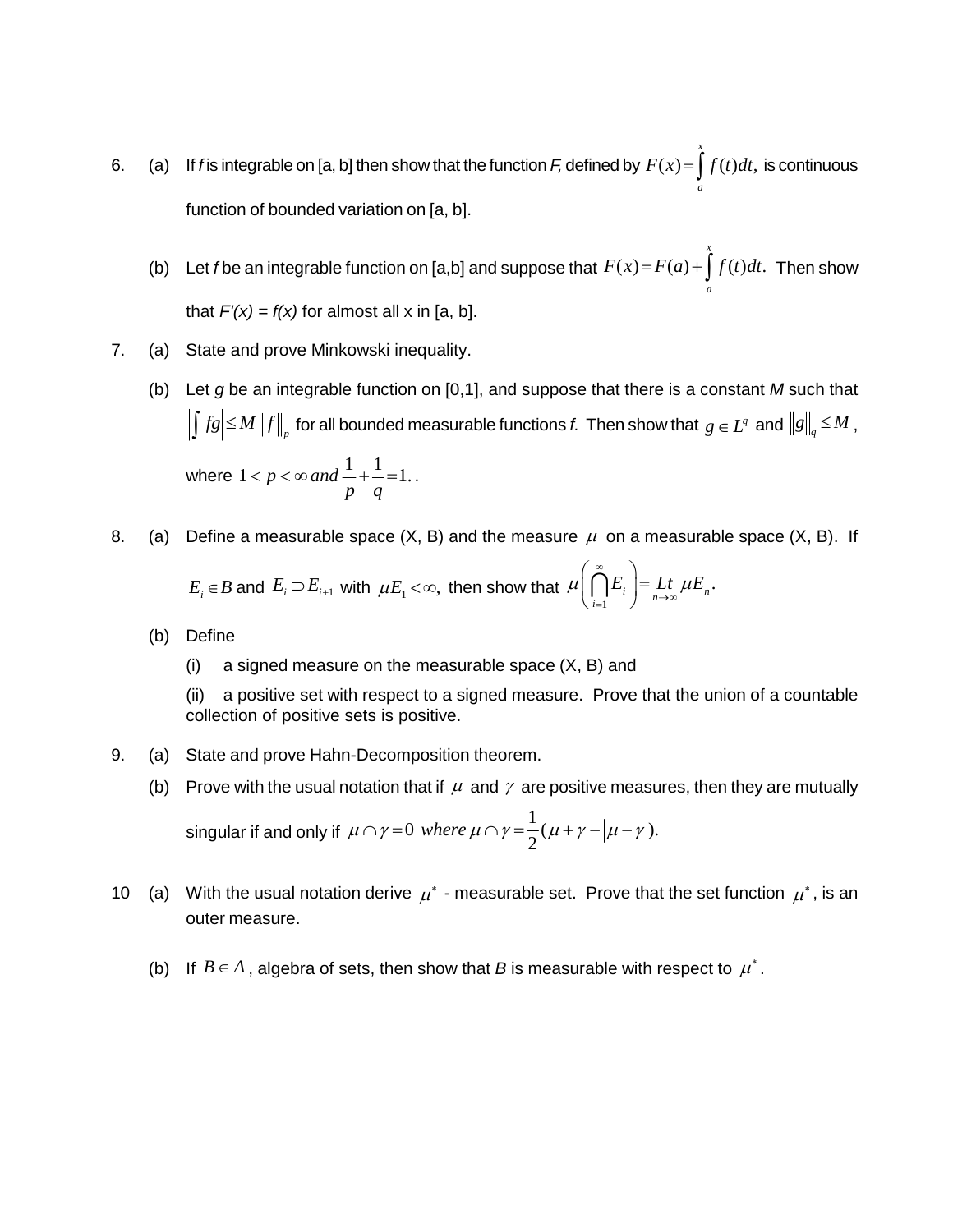# **M.Sc. (Final) Mathematics DEGREE EXAMINATION, MAY 2007** Paper III - **ANALYTICAL NUMBER THEORY AND GRAPH THEORY**

Time : Three hours Maximum : 100 marks

Answer any FIVE out of the given TEN questions selecting atleast TWO from each Part.

1. (a) State and prove Euler's summation formula.

(b) If  $x \ge 1$ , show that  $\sum_{n=1}^{\infty}$  $\sum_{n \leq x} \frac{1}{n}$  =  $\log x$  +  $C$  +  $O\left(\frac{1}{x}\right)$  where  $\theta$  $n \begin{pmatrix} x \end{pmatrix}$  where summation formula.<br>=  $\log x + C + O\left(\frac{1}{2}\right)$  where ler's summation formula.<br> $\sum_{n \le x} \frac{1}{n} = \log x + C + O\left(\frac{1}{x}\right)$  where *C* is Euler's constant.

2. (a) If  $x \ge 1$  and  $\alpha > 0$ ,  $\alpha \ne 1$ , show that  $\sum \sigma$  $(n) = \frac{\varsigma(\alpha+1)}{1} x^{\alpha+1} + D$  $\sum_{n \leq x} a^{n}$   $\alpha + 1$  $\sigma_{\alpha}(n) = \frac{\mathcal{G}(\alpha+1)}{n} x^{\alpha+1} + D|x^{\beta}|$ , where  $\alpha + 1$  $\sum_{n=0}^{\infty}$   $(0.5)(a+1)$   $(a+1)$  $a) = \frac{\varsigma(\alpha+1)}{\alpha+1} x^{\alpha+1} + D|x^{\beta}|,$ ere C is Euler's constant.<br>  $\sum_{\alpha \in \mathbb{Z}} \sigma_{\alpha}(n) = \frac{\mathcal{G}(\alpha+1)}{\alpha+1} x^{\alpha+1} + D\left|x^{\beta}\right|, \text{ where}$ If  $x \ge 1$  and  $\alpha > \beta = \max\{1, \alpha\}.$ 

(b) Show that the set of lattice points visible from the origin has density  $6/\pi^2$  .

3. (a) For 
$$
x > 0
$$
, show that  $0 \le \frac{\psi(x)}{x} - \frac{\theta(x)}{x} \le \frac{(\log x)^2}{2\sqrt{x} \log 2}$ .  
\n(b) For  $x \ge 2$ , show that  $\theta(x) = \pi(x) \log x - \int_0^x \frac{\pi(t)}{t} dt$ .

(b) For 
$$
x \ge 2
$$
, show that  $\theta(x) = \pi(x) \log x - \int_{2}^{x} \frac{\pi(t)}{t} dt$ .

4. (a) For every integer 
$$
n \ge 2
$$
, show that  $\frac{n}{6 \log n} < \pi(n) < 6 \frac{n}{\log n}$ .

### **PART B**

- 5. (a) Show that a graph G is disconnected if and only if its vertex set  $V$  can be partitioned into two non-empty, disjoint subsets  $V_1$  and  $V_2$  such that there exists no edge in G whose one end vertex is in subset  $V_{\scriptscriptstyle 7}$  and the other in subset  $V_{\scriptscriptstyle 2}$ .
	- (b) If a graph has exactly two vertices of odd degree, show that there must be a path joining these two vertices.
- 6. (a) In a connected graph G with exactly 2k odd vertices, show that there exist  $k$  edge-disjoint subgraphs such that they together contain all edges of  $G$  and that each is a universal graph.
	- (b) Show that a connected graph G is an Euler graph if and only if it can be decomposed into circuits.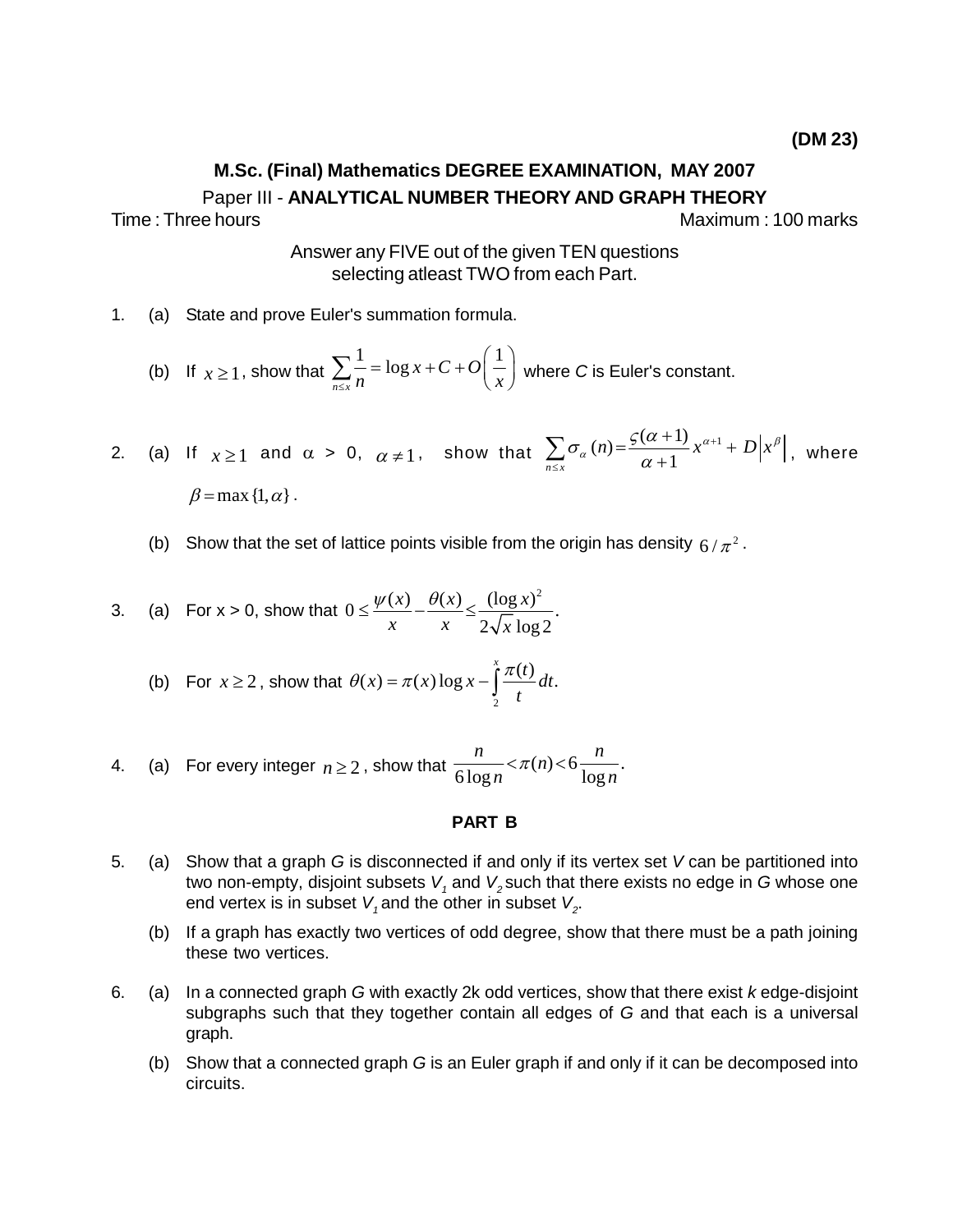- 7. (a) If in a graph G there is one and only one path between every pair of vertices, show that G is a tree.
	- (b) Show that a graph G with  $n$  vertices,  $n-1$  edges and no circuits is connected.
- 8. (a) Show that energy circuit has an even number of edges in common with any cut-set.
	- (b) Show that the vertex connectivity of any graph G can never exceed the edge connectivity of G.
- 9. (a) Show that a connected planar graph with n vertices and e edges has  $e^{-n+2}$  regions.
	- (b) In any simple, connected planar graph with f regions, *n* vertices and e edges (e  $>$  2), show

that the following inequalities must hold :  
\n(i) 
$$
e \ge \frac{3}{2}f
$$
 and   
\n(ii)  $e \ge 3n-6$ 

- 10 (a) Show that the set consisting of all the circuits and the edge-disjoint unions of circuits (including Show that the set consisting of all the circuits and the edge-disjoint unions of circuits (includ<br>the null set  $\phi$  ) in a graph G is an abelian group under the ring-sum operation  $\oplus$  .
	- (b) Show that the set consisting of all the cut-sets and the edge-disjoint unions of cut-sets (including the null set  $\phi$ ) in a graph G is an abelian group under the ring-sum operation.

**(DM 24)**

# **M.Sc. (Final) Mathematics DEGREE EXAMINATION, MAY 2007** Paper IV - **RINGS AND MODULES**

Time : Three hours Maximum : 100 marks

Answer any FIVE questions. all questions carry equal marks.

- 1. (a) Define a Boolean algebra. Prove that a Boolean algebra becomes a complemented distributive lattice by defining  $a \wedge b = (a' \vee b')$  *and*  $1 = 0'$ distributive lattice by defining  $a \wedge b = (a'v b')$  and  $1 = 0'$ <br>(b) Let *R*, *S* be two rings. If *f:*  $f : R \rightarrow S$  is a homomorphism, then prove that there exists a
- Let *R, S* be two rings. If  $f: f: R \to S$  is a homomorphism, then prove that there exists a<br>congruence relation  $\theta$  on *R*, an epimorphism  $\pi: R \to R/\theta$  and a monomorphism *g* :  $R/\theta \rightarrow S$  such that  $f = g \circ \pi$ .<br>
2. (a) If R is a ring, prove that the following statements are equivalent.
-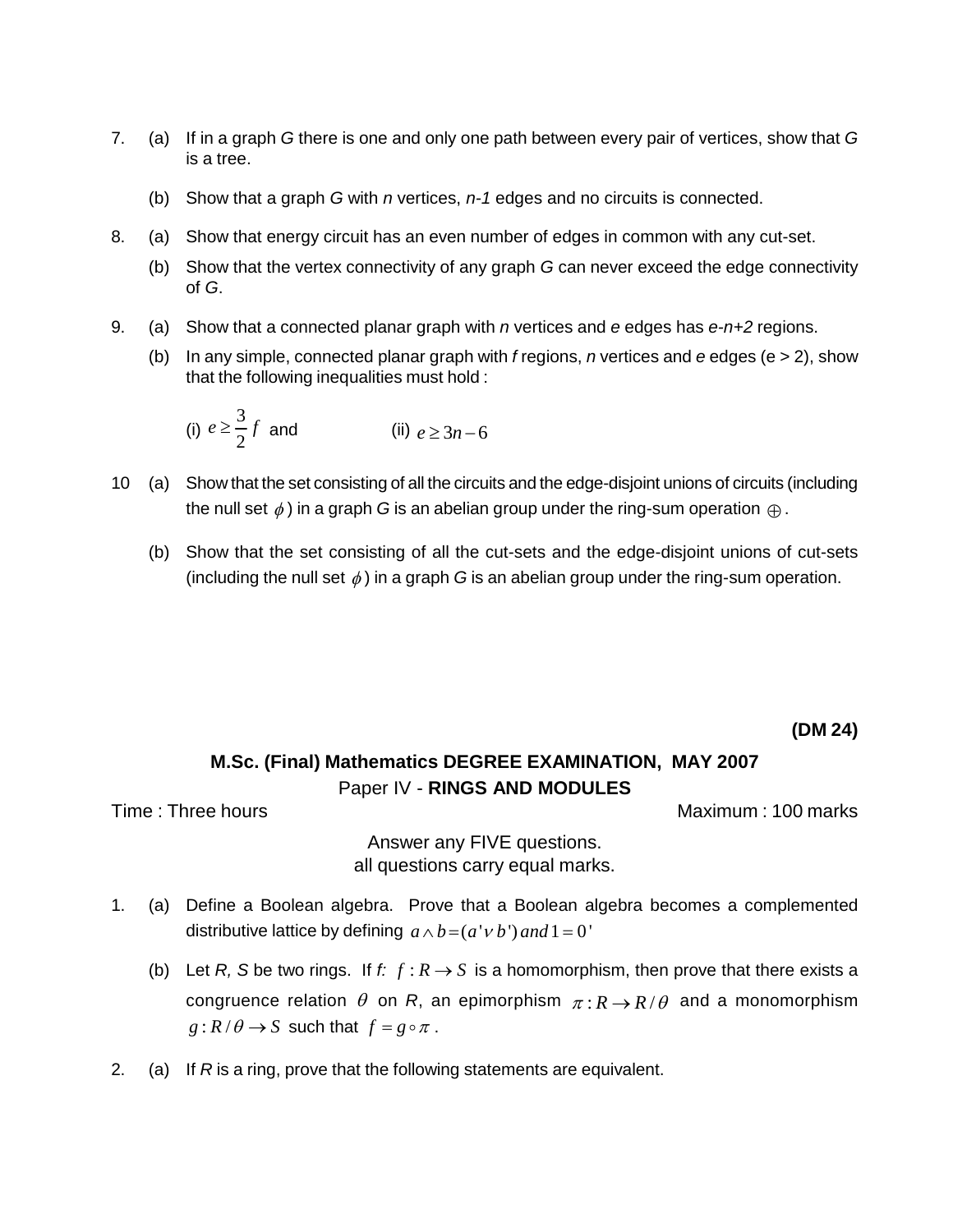- (i) R is isomorphic to a finite direct product of Rings  $R_i$   $(1 \le i \le x)$ .
- (ii) There exist central idempotents  $e_i \in R(1 \leq i \leq n)$  such that  $\sum_{i=1}^{n}$ 1 1 and  $e_i$ *n i i*  $\sum^n e_i = 1$  and  $e_i R$  is (ii) There exist central idempoter<br>isomorphic to  $R_i$  for  $1 \leq i \leq n$ .

- isomorphic to  $R_i$  for  $1 \le i \le n$ .<br>(iii)  $R$  is a finite direct sum of ideals  $K_i$  isomorphic to  $R_i$  ( $1 \le i \le x$ ) .
- (b) Let C be a submodule of  $A_{\kappa}$ . Prove that every submodule of A/C has the form B/C for some submodule B to  $A_R$  with  $C \subseteq B \subseteq A$ . Also prove that  $A/B$  is isomorphic to  $(A/C) / (B/C)$ .
- 3. (a) Let B be a submodule of  $A_{\kappa}$ . Prove that A is Noetherian if and only if B and A/B are Noetherian.
	- (b) If e is a central idempotent in a ring R, then prove that  $eR$  is indecomposable if and only if e is an atom of the Boolean algebra  $B(R)$  of all central idempotents of R.
- 4. (a) Prove that every ring is a subdirect product of subdirectly irreducible rings.
	- (b) Prove that every commutative regular ring is semi primitive.
- 5. (a) If R is a commutative ring, then prove that its complete ring of Quotients  $Q(R)$  is rationally complete.
	- (b) If R is a commutative ring, then prove that  $Q(R)$  is regular if and only if R is semi prime.
- 6. (a) State and prove Jacobson Density theorem.
	- (b) Define the concept of a prime ideal. Prove that every primitive ideal of a ring is prime.
- 7. (a) Let R be a ring. Prove that the following conditions are equivalent
	- (i) 0 is the only nilpotent ideal of  $R$
	- (ii) 0 is an intersection of prime ideals
	- (iii) For any ideals A and B of R,  $AB = 0 \Rightarrow A \wedge B = 0$ .
	- (b) If  $B$  is a submodule of an  $R$ -module  $A$  and  $C$  is maximal among the submodules of  $A$  such If *B* is a submodule of an *R*-module *A* and *C* is maximited  $B \cap C = \{0\}$ , then prove that  $B + C$  is large.
- that  $B \cap C = \{0\}$ , then prove that  $B + C$  is large.<br>8. (a) If *k* is a minimal right ideal of a ring *R*, then prove that either  $k^2 = 0$  or  $k = eR$  for some If *k* is a minimal right ide<br>idempotent  $e \in k$  .
	- (b) If R is a right Artinian ring, then prove that any right R-module is Noetherian if and only if it is Artinian.